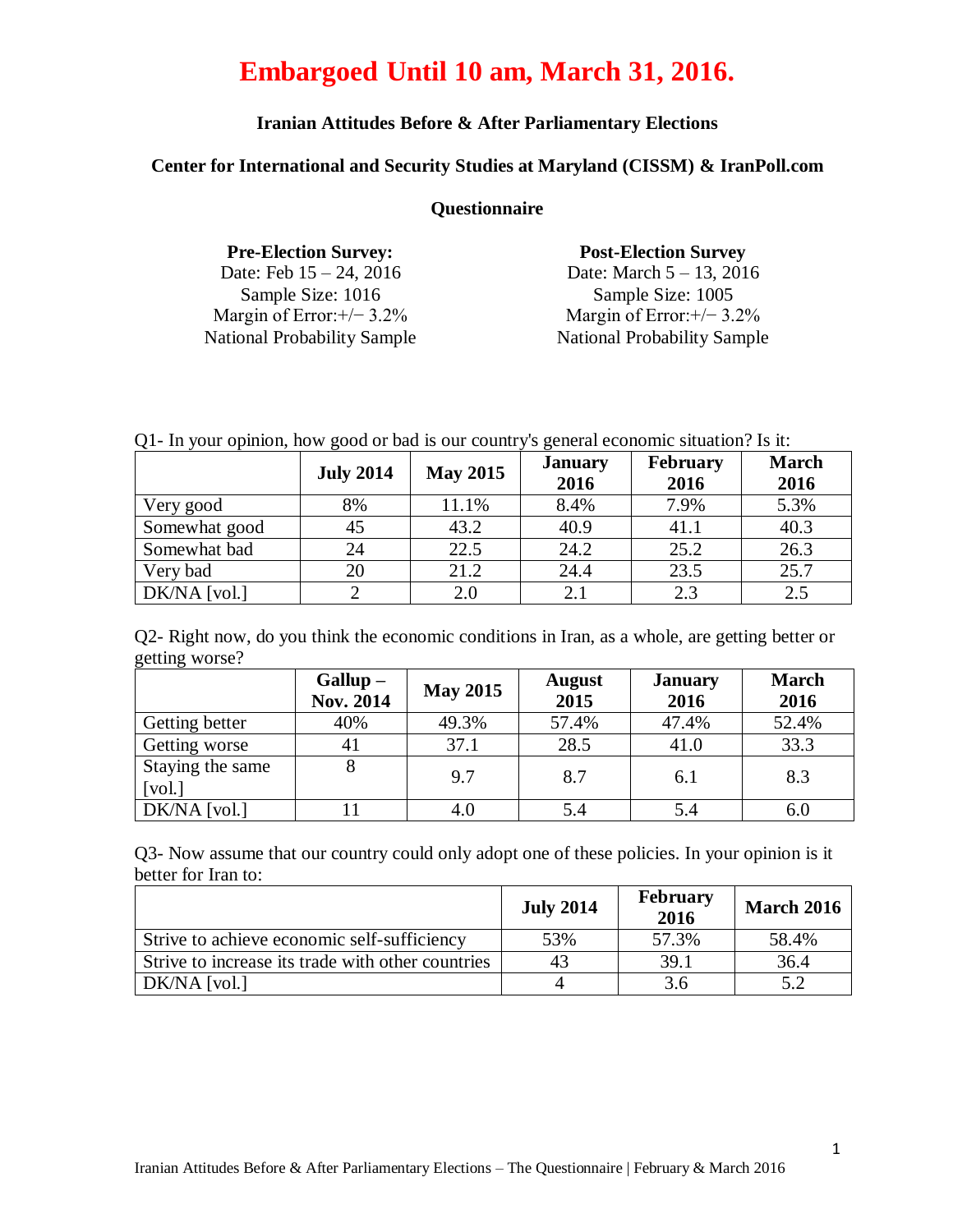Q4- In your opinion is it better for Iran to increase its economic engagement with the western countries, decrease it, or maintain it at the current level?

|                                  | <b>March 2016</b> |
|----------------------------------|-------------------|
| Increase it                      | 64.3%             |
| Decrease it                      | 6.9               |
| Maintain it at the current level | 21.5              |
| Other/Depends [vol.]             | າ າ               |
| DK/NA [vol.]                     |                   |

Q5- In your opinion should Iran seek to increase the role it plays in the region, decrease it, or maintain it at the current level?

|                                  | <b>March 2016</b> |
|----------------------------------|-------------------|
| Increase it                      | 66.8%             |
| Decrease it                      | 74                |
| Maintain it at the current level | 19.3              |
| Other/Depends [vol.]             |                   |
| DK/NA [vol.]                     | 5.5               |

Q6- In your opinion should Iran increase its support of groups fighting ISIS, decrease it, or maintain it at the current level?

|                                  | <b>March 2016</b> |
|----------------------------------|-------------------|
| Increase it                      | 62.8%             |
| Decrease it                      | 131               |
| Maintain it at the current level | 19.5              |
| Other/Depends [vol.]             |                   |
| DK/NA [vol.]                     |                   |

Q7- In your opinion should Iran increase its support for the government of Bashar Assad in Syria, decrease it, or maintain it at the current level?

|                                  | <b>March 2016</b> |
|----------------------------------|-------------------|
| Increase it                      | 51.3%             |
| Decrease it                      | 13.6              |
| Maintain it at the current level | 23.5              |
| Other/Depends [vol.]             | 1.3               |
| DK/NA [vol.]                     | 10 2              |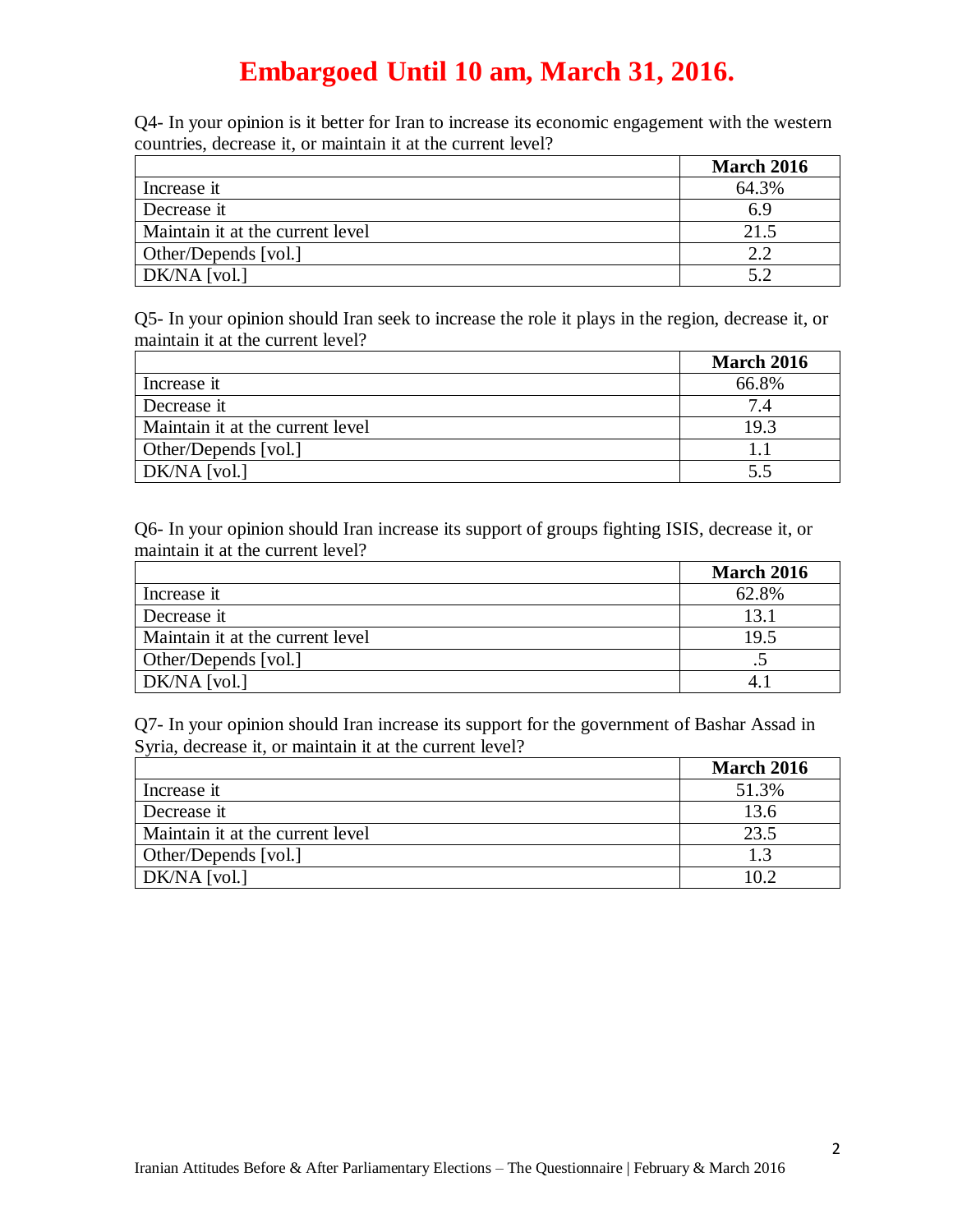| ັ            | <b>July 2014</b> | <b>May 2015</b> | <b>January</b><br>2016 | <b>February</b><br>2016 | <b>March</b><br>2016 |
|--------------|------------------|-----------------|------------------------|-------------------------|----------------------|
| A lot        | 44%              | 45.2%           | 44.0%                  | 45.1%                   | 42.5%                |
| Somewhat     | 36               | 29.5            | 32.2                   | 33.0                    | 33.9                 |
| Not much     | 14               | 15.5            | 16.3                   | 14.5                    | 14.5                 |
| Not at all   |                  | 6.9             | 5.4                    | 4.9                     | 5.6                  |
| DK/NA [vol.] |                  | 2.9             | 2.1                    | 2.6                     | 3.5                  |

Q8- In your opinion, to what degree should our country's policymakers take religious teachings into account when they make decisions?

Q9- Do you think people in Iran have too much, too little, or just about the right amount of freedom?

|                | <b>January 2016</b> | <b>March 2016</b> |
|----------------|---------------------|-------------------|
| Too much       | 14.1%               | 15.9%             |
| Too little     | 12.9                | 12.1              |
| About right    | 69.0                | 68.3              |
| $DK/NA$ [vol.] | 4.0                 | 37                |

Q10-Which statement comes closer to your own views — even if neither is exactly right. Most government officials care what people like me think [OR] Most government officials DO NOT care what people like me think:

|                                                                    | <b>February 2016</b> | <b>March 2016</b> |
|--------------------------------------------------------------------|----------------------|-------------------|
| Most government officials care what people like me<br>think        | 37.7%                | 40.1%             |
| Most government officials DO NOT care what people<br>like me think | 49.1                 | 47.9              |
| Neither/Both equally [vol]                                         | 5.2                  | 5.4               |
| $DK/NA$ [vol.]                                                     | 8.0                  | 6.7               |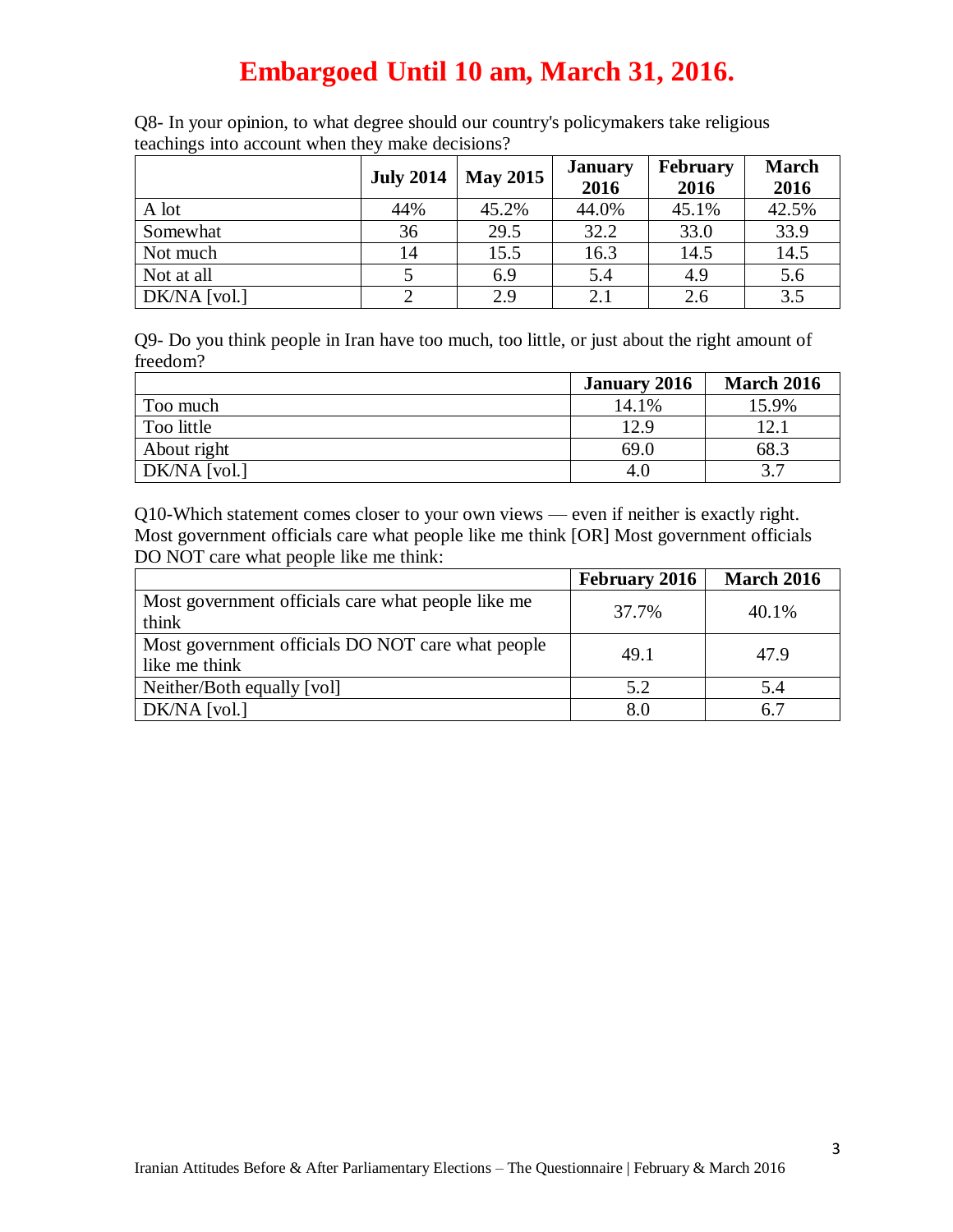Q11- If you had to name a current or past Iranian official who you think most cares about what people like you think, who would you name? [Open]

|                    | <b>March 2016</b> |
|--------------------|-------------------|
| Ayatollah Khamenei | 20.1%             |
| Rouhani            | 12.2              |
| Ahmadinejad        | 11.9              |
| Khatami            | 8.1               |
| Rafsanjani         | 7.6               |
| Ayatollah Khomeini | 4.4               |
| Zarif              | 3.5               |
| Rajayi             | 1.0               |
| Other              | 6.2               |
| No one             | 3.5               |
| DK/NA [vol]        | 21.6              |

Q12- As you may know Iran and the P5+1 countries reached a comprehensive agreement in regard to Iran's nuclear program in July 2015, which is also known as JCPOA. In general and based on what you know about JCPOA, to what degree do you approve or disapprove of this agreement? Do you:

|                     | <b>August</b> | <b>January</b> | <b>February</b> | <b>March</b> |
|---------------------|---------------|----------------|-----------------|--------------|
|                     | 2015          | 2016           | 2016            | 2016         |
| Strongly approve    | 42.7%         | 30.4%          | 28.3%           | 26.5%        |
| Somewhat approve    | 32.8          | 41.4           | 45.5            | 45.0         |
| Somewhat disapprove | 13.9          | 13.2           | 12.5            | 13.3         |
| Strongly disapprove | 6.7           | 8.3            | 5.3             | 8.0          |
| DK/NA [vol.]        | 3.9           | 6.6            | 8.4             | 7.3          |

Q13- How confident are you that the United States will live up to its obligations toward the nuclear agreement? Are you:

|                      | <b>Gallup</b> | <b>January</b> | <b>March 2016</b> |
|----------------------|---------------|----------------|-------------------|
|                      | Sept. 2015    | 2016           |                   |
| Very confident       | 5%            | 4.1%           | 3.2%              |
| Somewhat confident   | 40            | 29.8           | 25.9              |
| Not very confident   | 18            | 28.1           | 29.5              |
| Not confident at all | 23            | 33.9           | 36.5              |
| $DK/NA$ [vol.]       |               | 4.2            | 5.0               |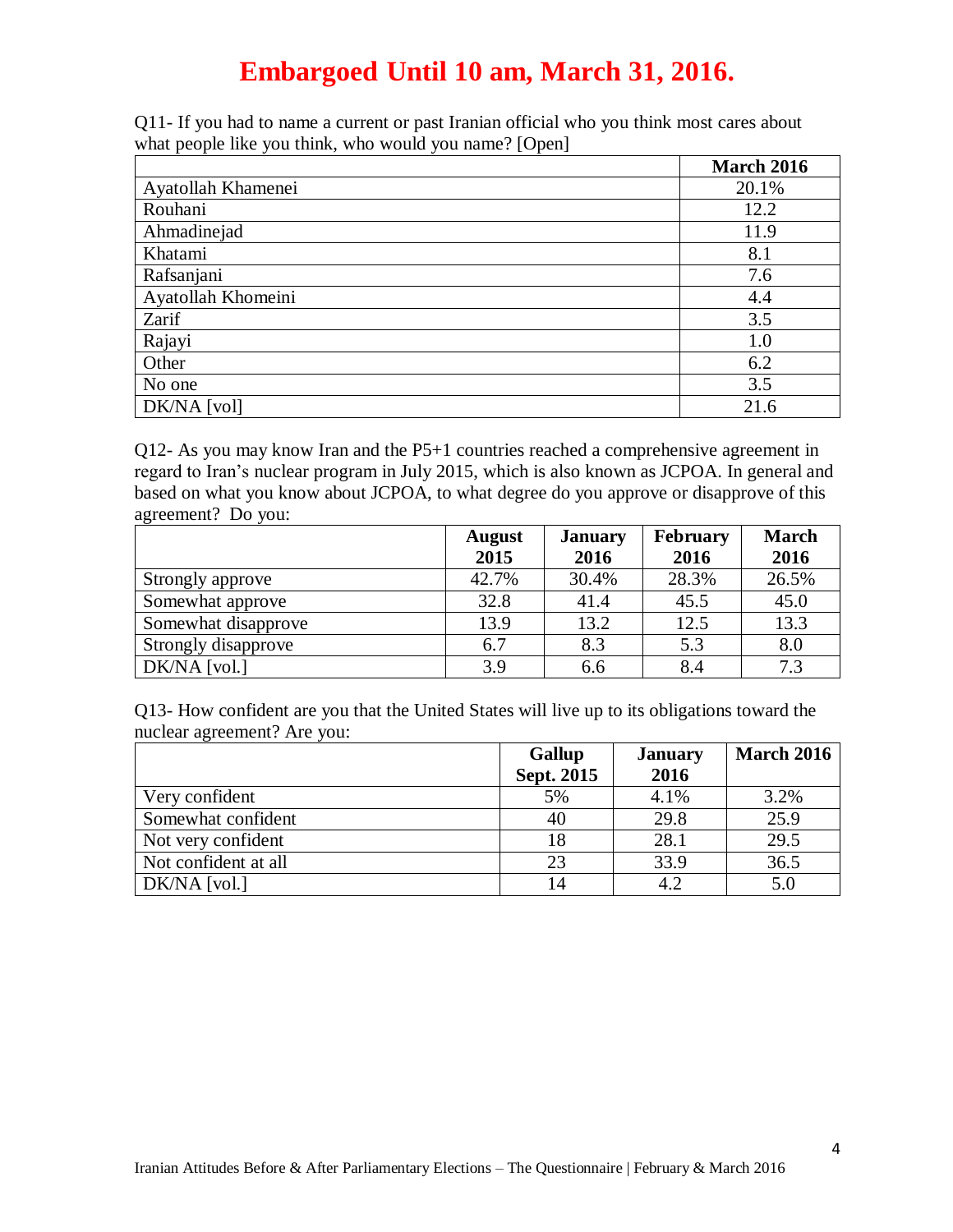Q14- Now that nuclear sanctions on Iran have been lifted, which of the following are you most eager to see happen:

|                                                                        | <b>March 2016</b> |
|------------------------------------------------------------------------|-------------------|
| Iran using its unfrozen funds to create jobs                           | 53.7%             |
| Iranian companies selling their products abroad                        | 15.7              |
| More foreign companies investing in Iran                               | 15.1              |
| Iran being able to import specialized products like airplane parts and | 8.8               |
| industrial machinery                                                   |                   |
| Iranian people gaining a greater access to Western consumer products   | 2.5               |
| DK/NA [vol.]                                                           | 4.2               |

**Now I would like to ask you a few questions about the [upcoming / recent] Majlis elections:**

Q15- Did you vote in the recent Majlis elections?

|                    | <b>March 2016</b> |
|--------------------|-------------------|
| Yes                | 67.7%             |
| No [Skip 16-20]    | 32.0              |
| DK/NA [Skip 16-20] | ت                 |

Feb-Q6 - As you may know, in February 2016 there will be a Majlis election. How likely is it that you will vote in that election?

|                   | <b>January 2016</b> | <b>February</b><br>2016 |
|-------------------|---------------------|-------------------------|
| Very likely       | 66.9%               | 68.0%                   |
| Somewhat likely   | 20.3                | 18.6                    |
| Not very likely   | 4.7                 | 4.6                     |
| Not likely at all | 7.1                 | 7.7                     |
| $DK/NA$ [vol.]    |                     |                         |

Feb- Q7- To what degree do you follow the news regarding the upcoming Majlis election and its candidates? Do you follow them:

|                | <b>February 2016</b> |
|----------------|----------------------|
| A lot          | 30.7%                |
| Somewhat       | 42.2                 |
| A little       | 11.8                 |
| Not at all     | 14.6                 |
| $DK/NA$ [vol.] | −                    |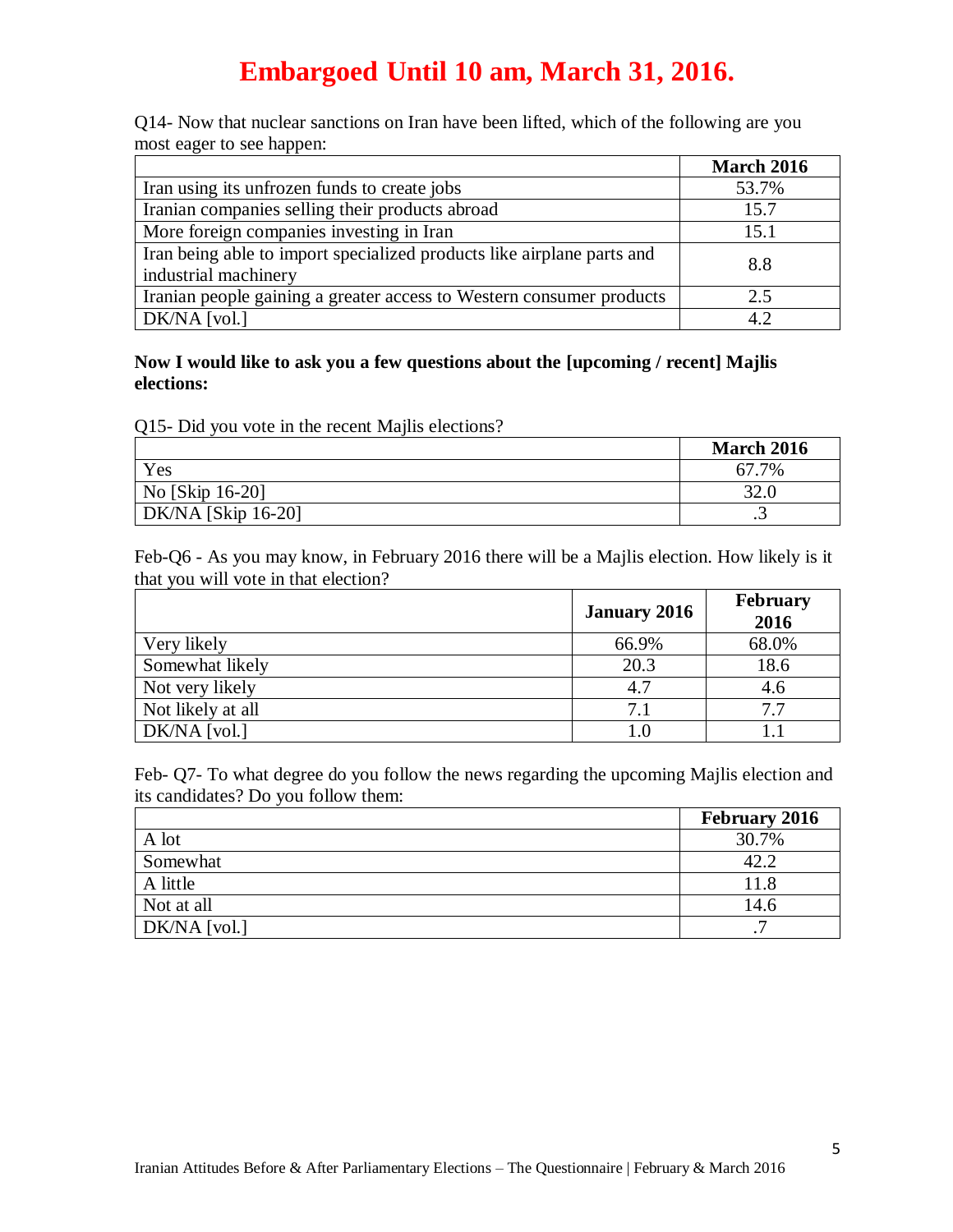Q17- In general, did [the candidate / most of the candidates] you voted for identify [him/her/themselves] as:

|                                        | <b>March 2016</b> |
|----------------------------------------|-------------------|
| <b>Supporters of President Rouhani</b> | $63.4\%$          |
| <b>Critics of President Rouhani</b>    | 22.4              |
| Other/depends/neither/Mixed [vol]      | 6.8               |
| $DK/NA$ [vol.]                         |                   |

Feb-Q12- Would you prefer most of the Majlis to be composed of the:

|                                        | May   | <b>August</b> | <b>January</b> | <b>February</b> |
|----------------------------------------|-------|---------------|----------------|-----------------|
|                                        | 2015  | 2015          | 2016           | 2016            |
| <b>Supporters of President Rouhani</b> | 49.8% | 60.1%         | 58.9%          | 61.4%           |
| <b>Critics of President Rouhani</b>    | 24.4  | 21.9          | 24.6           | 27.2            |
| Other/depends/neither [vol]            | 7.7   | 6.8           | 7.7            | 5.4             |
| DK/NA [vol.]                           | 18.1  | 112           | 8.8            | 6.0             |

Q18 - To which of the following prominent individuals would you say [the candidate / most of the candidates] you voted for [is/are] closest?

|                         | <b>March 2016</b>    |
|-------------------------|----------------------|
| Saeed Jalili            | $4.3\%$ <sup>2</sup> |
| Gholam Ali Haddad Adel  | 12.8                 |
| Ali Larijani            | 9.4                  |
| Hasan Rouhani           | 38.7                 |
| Seyyed Mohammad Khatami | 15.7                 |
| Mixed [vol]             | 1.0                  |
| None [vol]              | 5.1                  |
| DK/NA [vol.]            | 12.9                 |

Feb-Q15- Thinking about the candidates you would like to win most of the seats in the upcoming Majlis election, to which of the following prominent individuals would you say your preferred candidates are closest and most similar:

|                         | <b>February 2016</b> |
|-------------------------|----------------------|
| Saeed Jalili            | 4.2%                 |
| Gholam Ali Haddad Adel  | 13.1                 |
| Ali Larijani            | 8.0                  |
| Hasan Rouhani           | 44.6                 |
| Seyyed Mohammad Khatami | 17.0                 |
| $DK/NA$ [vol.]          | 13.1                 |

 $\overline{a}$ 

<sup>&</sup>lt;sup>1</sup>% of those who voted.

<sup>&</sup>lt;sup>2</sup>% of those who voted.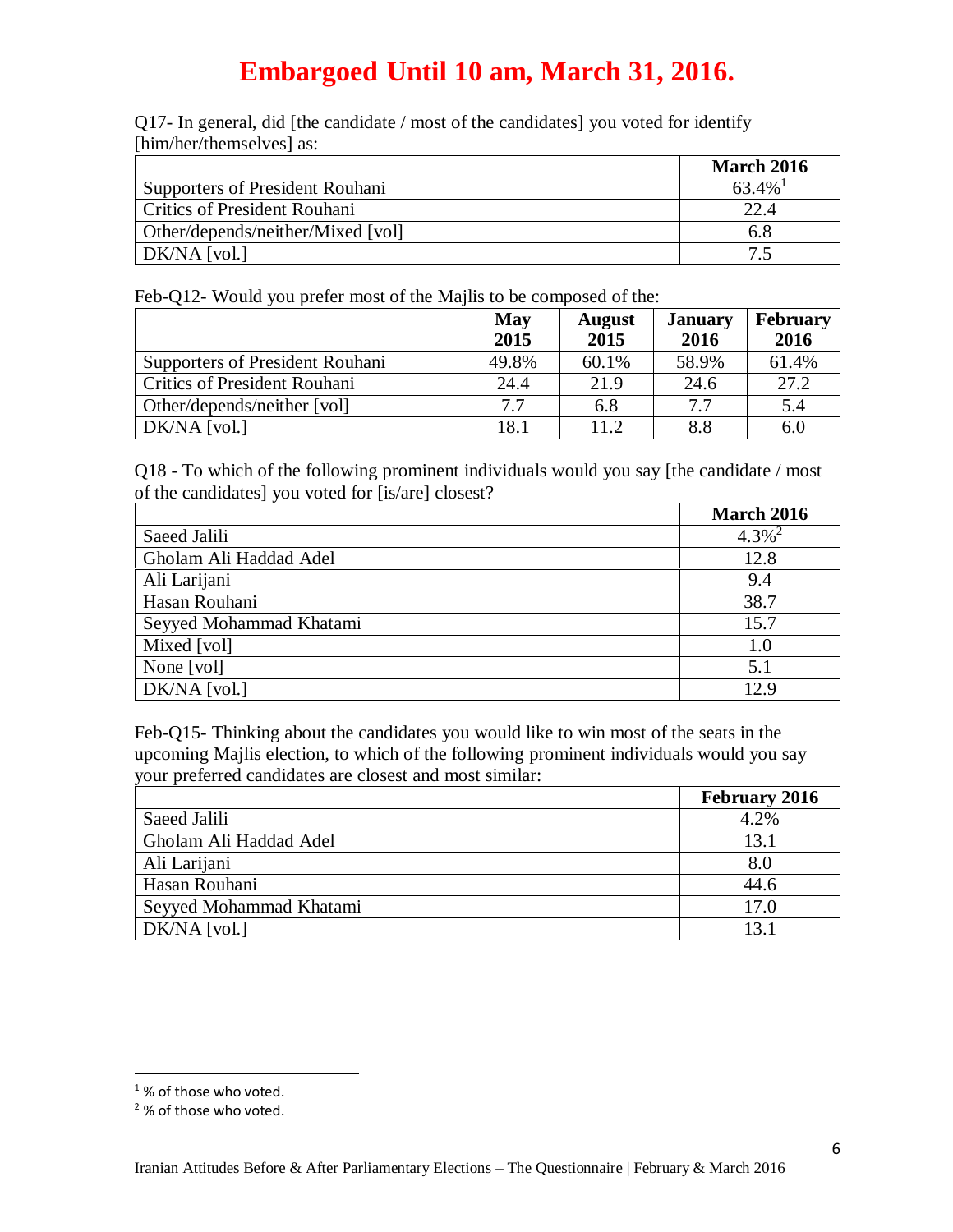Q19- As far as you know, to which of the following political groups do[es] [the candidate / most of the candidates] you voted for belong?

|                                                   | <b>March 2016</b>     |
|---------------------------------------------------|-----------------------|
| The Principlists                                  | $24.0\%$ <sup>3</sup> |
| The Reformists                                    | 21.5                  |
| The supporters of Rouhani, aka Moderates [Ask 20] | 23.8                  |
| Independent                                       | 13.2                  |
| Mixed [vol]                                       | 1.0                   |
| Other/None [vol] [Ask 20]                         | 2.1                   |
| $DK/NA$ [vol.] [Ask 20]                           | 14.4                  |

Q20- Did [he/she/most of them] lean more toward the Principlists, the Reformist, or the Independents?

|                  | <b>March 2016</b>     |
|------------------|-----------------------|
| The Principlists | $27.0\%$ <sup>4</sup> |
| The Reformists   | 28.5                  |
| Independents     | 26.6                  |
| Mix [vol]        | 1.5                   |
| Other/None [vol] | 4.0                   |
| DK/NA [vol.]     | 12.4                  |

Q19 & 20 combined- Do[es] [the candidate / most of the candidates] you voted lean more toward the Principlists, the Reformist, or the Independents?

|                  | <b>March 2016</b> |
|------------------|-------------------|
| The Principlists | $34.7^{5}$        |
| The Reformists   | 32.8              |
| Independents     | 23.9              |
| Mix              | 1.6               |
| Other/None       | 1.6               |
| DK/NA            | 5.4               |

Feb-Q26- All in all, which candidates **do you prefer** to win most of the seats in the upcoming Majlis election? Ones that are close to:

|                                          | <b>February 2016</b> |
|------------------------------------------|----------------------|
| The Principlists                         | 17.9%                |
| The Reformists                           | 20.1                 |
| The supporters of Rouhani, aka Moderates | 40.1                 |
| The steadfast Front                      | 5.7                  |
| Other/None [vol]                         | 1.9                  |
| DK/NA [vol.]                             | 14.4                 |

<sup>&</sup>lt;sup>3</sup>% of those who voted.

 $\overline{a}$ 

<sup>4</sup> % of those who answered Q20.

<sup>&</sup>lt;sup>5</sup>% of those who voted.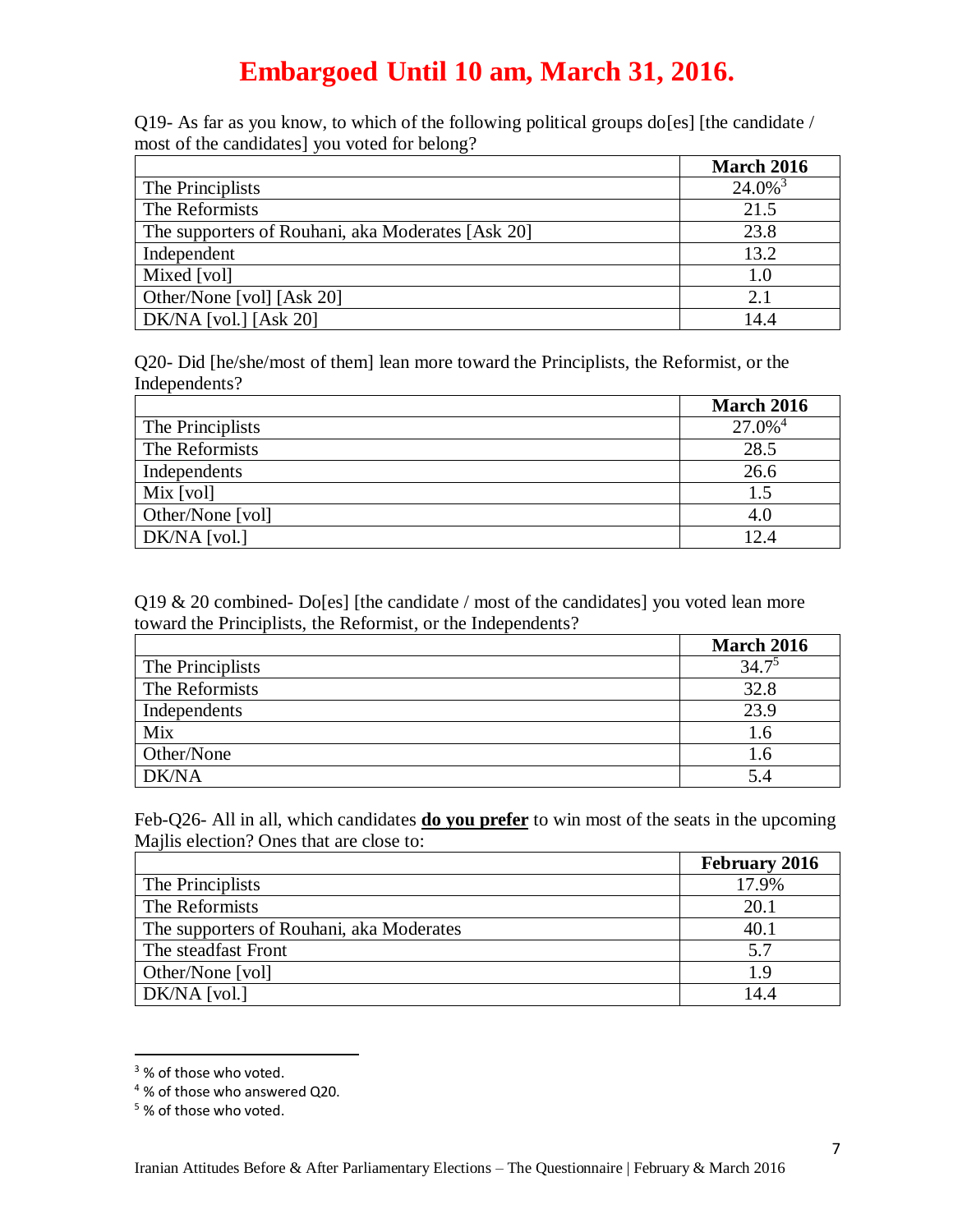Feb-Q16- Now I will read to you the names of different political groups in our country. As I read the name of each, please say how likely it is that you would vote for candidates who are close to each? First, "the Principlists." How likely is it that you would vote for candidates who are close to the Principlists?

|                       | <b>February 2016</b> |
|-----------------------|----------------------|
| Very likely           | 19.2%                |
| Somewhat likely       | 38.2                 |
| Not very likely       | 7.6                  |
| Not likely at all     | 13.8                 |
| Don't recognize [vol] | 9.1                  |
| DK/NA [vol]           | 12.2                 |

Feb-Q17- How about candidates who are close to the Reformists?

|                       | <b>February 2016</b> |
|-----------------------|----------------------|
| Very likely           | 20.7%                |
| Somewhat likely       | 36.3                 |
| Not very likely       | 8.0                  |
| Not likely at all     | 12.0                 |
| Don't recognize [vol] | 10.2                 |
| DK/NA [vol]           | 12.8                 |

Feb-Q18- How about candidates who are close to the supporters of Rouhani, aka Moderates?

|                       | <b>February 2016</b> |
|-----------------------|----------------------|
| Very likely           | 32.8%                |
| Somewhat likely       | 37.5                 |
| Not very likely       | 5.1                  |
| Not likely at all     | 8.1                  |
| Don't recognize [vol] | 6.8                  |
| DK/NA [vol]           | 9.7                  |

Feb-Q19- How about candidates who are close to the Steadfast Front?

|                       | <b>February 2016</b> |
|-----------------------|----------------------|
| Very likely           | 13.5%                |
| Somewhat likely       | 24.1                 |
| Not very likely       | 10.3                 |
| Not likely at all     | 14.5                 |
| Don't recognize [vol] | 22.6                 |
| DK/NA [vol]           | 14.9                 |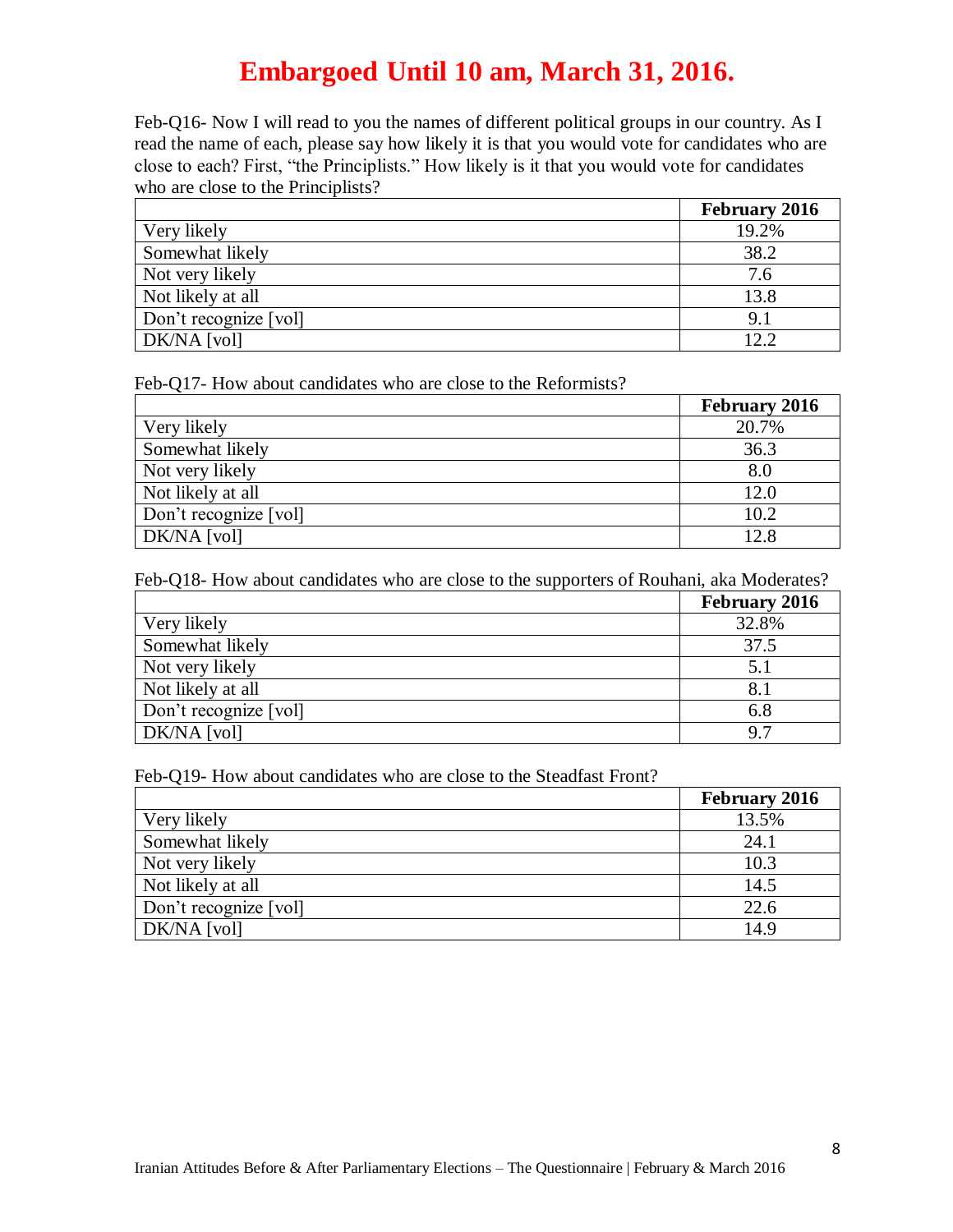Feb-Q20- Now I will read to you some of the measures the next Majlis could pursue. As I read each measure, please indicate candidates who are close to which of these political groups can better pursue that measure. First, "reducing unemployment." In your opinion, candidates who are close to which of the following political groups can better pursue reduction of unemployment in the country?

|                                              | <b>February 2016</b> |
|----------------------------------------------|----------------------|
| The Principlists                             | 13.9%                |
| The Reformists                               | 18.0                 |
| The supporters of Rouhani, aka the Moderates | 36.5                 |
| The steadfast Front                          | 6.0                  |
| Other/None [vol]                             | 3.8                  |
| DK/NA [vol]                                  | 21.8                 |

Feb-Q21- How about attending to the problems of the poor?

|                                              | <b>February 2016</b> |
|----------------------------------------------|----------------------|
| The Principlists                             | 16.5%                |
| The Reformists                               | 17.7                 |
| The supporters of Rouhani, aka the Moderates | 34.3                 |
| The steadfast Front                          | 5.2                  |
| Other/None [vol]                             | 4.4                  |
| DK/NA [vol]                                  | 21.9                 |

Feb-Q22- How about increasing civil liberties?

|                                              | <b>February 2016</b> |
|----------------------------------------------|----------------------|
| The Principlists                             | 15.1%                |
| The Reformists                               | 21.6                 |
| The supporters of Rouhani, aka the Moderates | 25.4                 |
| The steadfast Front                          | 7.3                  |
| Other/None [vol]                             | 2.4                  |
| DK/NA [vol]                                  | 28.3                 |

Feb-Q23- How about improving Iran's relations with other countries?

|                                              | <b>February 2016</b> |
|----------------------------------------------|----------------------|
| The Principlists                             | 13.2%                |
| The Reformists                               | 24.4                 |
| The supporters of Rouhani, aka the Moderates | 40.7                 |
| The steadfast Front                          | 4.7                  |
| Other/None [vol]                             | 1.8                  |
| DK/NA [vol]                                  | 152                  |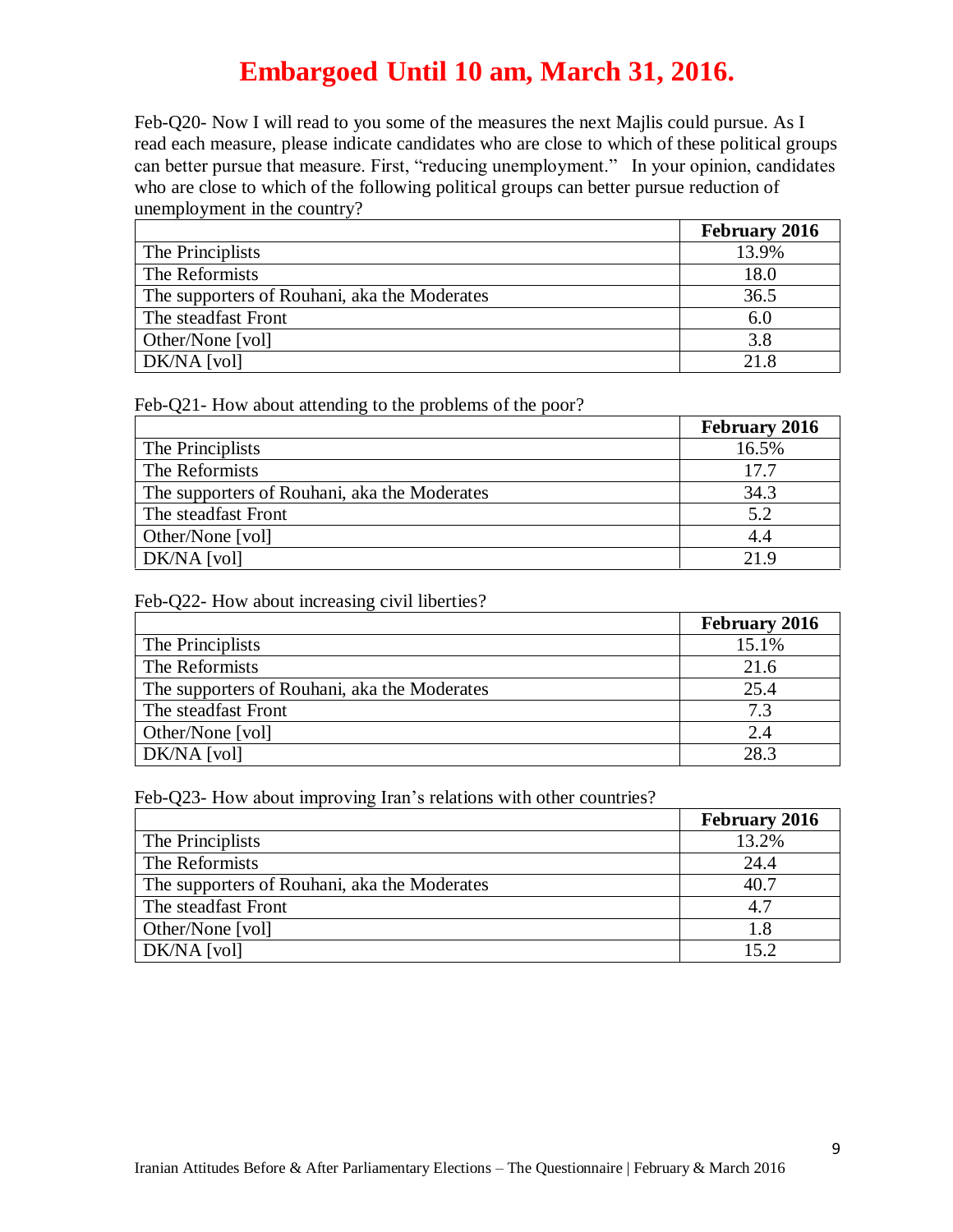|  |  |  | Feb-Q24- How about improving Iran's security? |
|--|--|--|-----------------------------------------------|
|  |  |  |                                               |

|                                              | <b>February 2016</b> |
|----------------------------------------------|----------------------|
| The Principlists                             | 27.6%                |
| The Reformists                               | 14.0                 |
| The supporters of Rouhani, aka the Moderates | 34.3                 |
| The steadfast Front                          | 8.8                  |
| Other/None [vol]                             | 1.9                  |
| DK/NA [vol]                                  | 13.6                 |

Feb-Q25- How about improving Iran's scientific standing?

|                                              | <b>February 2016</b> |
|----------------------------------------------|----------------------|
| The Principlists                             | 18.1%                |
| The Reformists                               | 18.4                 |
| The supporters of Rouhani, aka the Moderates | 29.1                 |
| The steadfast Front                          | 7.0                  |
| Other/None [vol]                             | 2.3                  |
| $DK/NA$ [vol]                                | 25.1                 |

Q21- In general, how satisfied or dissatisfied are you with the Guardian Council's performance in vetting the qualifications of the candidates for the recent Majlis election? Are you:

|                       | <b>February 2016</b> | <b>March 2016</b> |
|-----------------------|----------------------|-------------------|
| Very satisfied        | 32.8%                | 34.7%             |
| Somewhat satisfied    | 39.0                 | 38.7              |
| Somewhat dissatisfied | 14.1                 | 10.2              |
| Very Dissatisfied     | 5.9                  | 6.3               |
| DK/NA [vol]           | 8.3                  | 10.0              |

Feb-Q10- As you may know, the Guardian Council ultimately did not endorse the qualifications of some of the individuals who had registered to become a candidate in the upcoming Majlis election and these individuals were not permitted to run. Can you name an individual from amongst these individuals who you wanted to vote for had his/her qualifications been endorsed?

|                | <b>February 2016</b> |
|----------------|----------------------|
| Yes            | 13.8%                |
| N <sub>o</sub> | 79.8                 |
| DK/NA [vol]    | b.4                  |

Q22- In general, how satisfied or dissatisfied are you with the final makeup of candidates for whom you could vote?

|                       | <b>February 2016</b> | <b>March 2016</b> |
|-----------------------|----------------------|-------------------|
| Very satisfied        | 28.9%                | 31.1%             |
| Somewhat satisfied    | 44.1                 | 48.3              |
| Somewhat dissatisfied | 9.2                  | 9.0               |
| Very Dissatisfied     | 5.8                  |                   |
| DK/NA [vol]           | 12.0                 | 72                |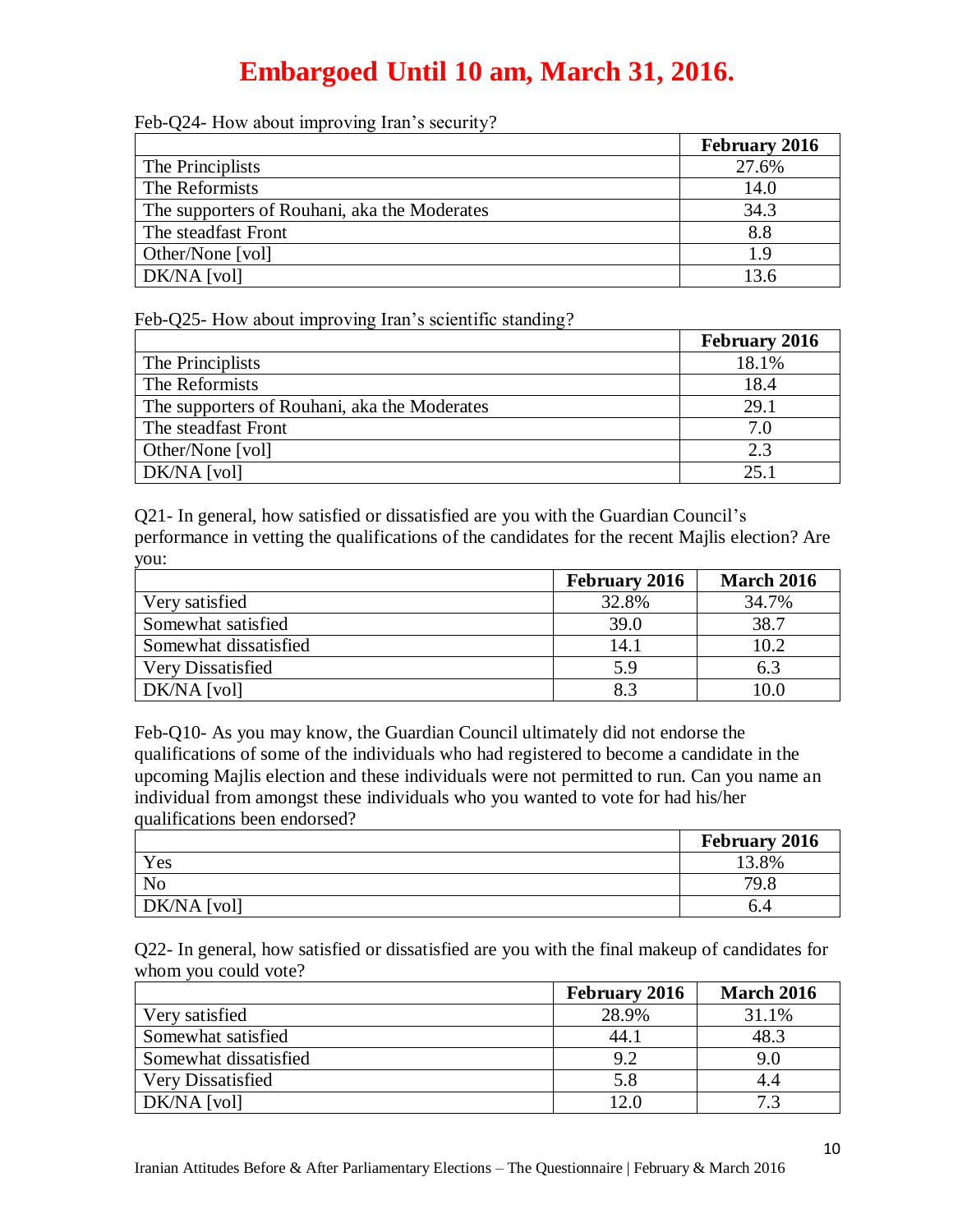Q23- In general, how free and fair do you think this Majlis election [will be/was]? Do you think it [will be/was]:

|                          | <b>January 2016</b> | <b>February 2016</b> | <b>March 2016</b> |
|--------------------------|---------------------|----------------------|-------------------|
| Very free and fair       | 40.6%               | 38.2%                | 43.7%             |
| Somewhat free and fair   | 39.6                | 41.1                 | 39.0              |
| Not very free and fair   | 10.2                | 9.5                  | 7.1               |
| Not free and fair at all | 3.5                 | 5.0                  |                   |
| DK/NA                    |                     | რ.:                  |                   |

Q24- As far as you know, the candidates associated with which of the following political groups won the most seats in the Majlis election?

|                                          | <b>March 2016</b> |
|------------------------------------------|-------------------|
| The Principlists                         | 25.4%             |
| The Reformists                           | 24.7              |
| The supporters of Rouhani, aka Moderates | 26.4              |
| Independent                              | 9.3               |
| Other/None [vol]                         | 1.5               |
| $DK/NA$ [vol.]                           | 12.8              |

Feb-Q27- In the upcoming Majlis election, candidates close to which of the following political groups **do you predict will** win most of the seats?

|                                          | <b>February 2016</b> |
|------------------------------------------|----------------------|
| The Principlists                         | 19.5%                |
| The Reformists                           | 17.5                 |
| The supporters of Rouhani, aka Moderates | 41.5                 |
| The steadfast Front                      | 4.5                  |
| Other/None [vol]                         | 7                    |
| $DK/NA$ [vol.]                           | 16.2                 |

Q25- In general, how confident are you that the next Majlis will help Iran move in the right direction? Are you:

|                      | <b>March 2016</b> |
|----------------------|-------------------|
| Very confident       | 25.0%             |
| Somewhat confident   | 49.7              |
| Not very confident   | 15.0              |
| Not confident at all | 5.1               |
| $DK/NA$ [vol]        | 5.3               |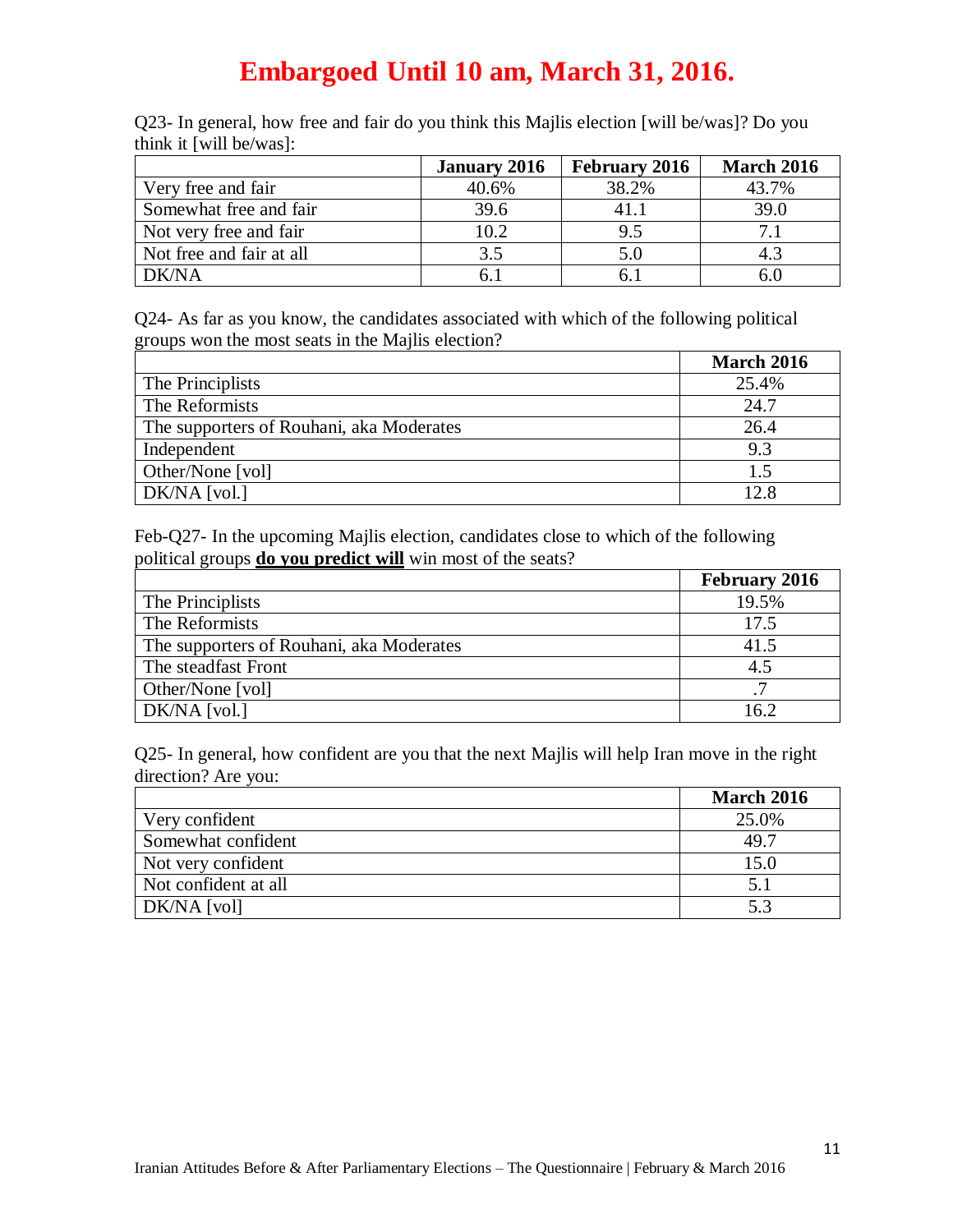[This is an open-ended question]

Feb-Q13- In your opinion, what is the most important challenge or issue that our country faces that the next Majlis should try to address?

|                                                          | <b>January 2016</b> | <b>February</b><br>2016 |
|----------------------------------------------------------|---------------------|-------------------------|
| Youth unemployment                                       | 13.2%               | 15.5%                   |
| Unemployment in general                                  | 26.0                | 38.8                    |
| Inflation and high costs                                 | 3.9                 | 6.2                     |
| <b>Economic sanctions</b>                                | 4.4                 | 1.1                     |
| Recession and low economic productivity                  | 1.3                 | 1.7                     |
| Economic problems of families                            | 11.5                | 8.8                     |
| Other economic problems                                  | 10.7                | 9.5                     |
| Problems related to the agriculture sector               | .4                  | 1.0                     |
| <b>Environmental problems</b>                            | $\cdot$ .2          | $\cdot$ .2              |
| Nonobservance of religious teachings                     | 2.2                 | .9                      |
| Lack of political and civil liberties                    | .6                  | 1.3                     |
| Disunity and partisanship                                | 1.1                 | 1.1                     |
| Security problems                                        | 2.8                 | 3.0                     |
| Iran's credibility in the region and the world           | .7                  | $\cdot$ 3               |
| Problems relating to Iran's foreign policy and relations | 4.6                 | 2.3                     |
| Financial and bureaucratic corruption                    |                     | .5                      |
| Other                                                    | 3.9                 | 2.7                     |
| DK/NA                                                    | 12.6                | 5.4                     |

Q26- Now I will read to you some of the measures the next Majlis could pursue. Out of these measures, which one do you think the next Majlis should focus on the most?

|                                                 | <b>February 2016</b> | <b>March 2016</b> |
|-------------------------------------------------|----------------------|-------------------|
| Reducing unemployment                           | 52.5%                | 51.3%             |
| Attending to the problems of the poor           | 18.1                 | 22.1              |
| Increasing civil liberties                      | 2.4                  | 2.9               |
| Improving Iran's relations with other countries | 8.5                  | 6.8               |
| Improving Iran's security                       | 11.0                 | 11.1              |
| Improving Iran's scientific standing            | 5.3                  | 3.8               |
| Other/None [vol]                                | .4                   | .4                |
| $DK/NA$ [vol.]                                  | 19                   |                   |

Q27- In general, how successful or unsuccessful do you think the next Majlis will be in reducing unemployment?

|                       | <b>March 2016</b> |
|-----------------------|-------------------|
| Very successful       | 27.9%             |
| Somewhat successful   | 42.8              |
| Somewhat unsuccessful | 13.1              |
| Very unsuccessful     | 9.7               |
| DK/NA [vol.]          | h.h               |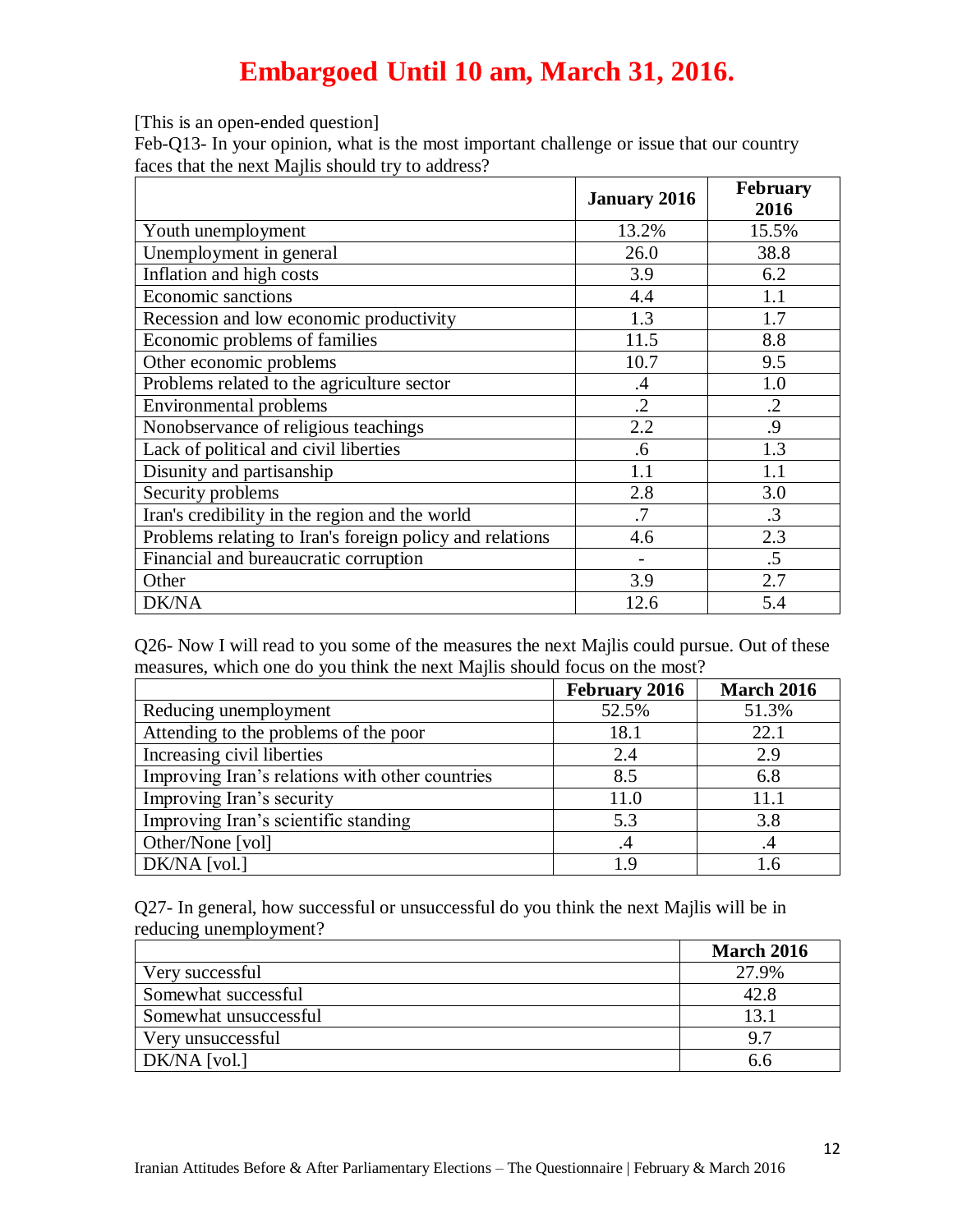| Q28 – How about in improving Iran's relations with other countries? |  |  |  |
|---------------------------------------------------------------------|--|--|--|
|                                                                     |  |  |  |

|                       | <b>March 2016</b> |
|-----------------------|-------------------|
| Very successful       | 34.9              |
| Somewhat successful   | 50.1              |
| Somewhat unsuccessful | 5.9               |
| Very unsuccessful     | I.4               |
| DK/NA [vol.]          | 77                |

#### Q29- How about in increasing civil liberties?

|                       | <b>March 2016</b> |
|-----------------------|-------------------|
| Very successful       | 28.1%             |
| Somewhat successful   | 43.6              |
| Somewhat unsuccessful | 9.3               |
| Very unsuccessful     | 3.9               |
| $DK/NA$ [vol.]        | 152               |

#### Q30- How about in improving Iran's security?

|                       | <b>March 2016</b> |
|-----------------------|-------------------|
| Very successful       | 54.3%             |
| Somewhat successful   | 34.8              |
| Somewhat unsuccessful | 3.9               |
| Very unsuccessful     |                   |
| $DK/NA$ [vol.]        | 4.9               |

Q- I will now read you the names of some prominent political figures in Iran. Please indicate to what degree you have a favorable or an unfavorable view of each?

#### Q31- Hassan Rouhani

|                                | <b>July 2014</b> | <b>August</b><br>2015 | <b>January</b><br>2016 | <b>March</b><br>2016 |
|--------------------------------|------------------|-----------------------|------------------------|----------------------|
| Very favorable                 | 51%              | 61.2%                 | 42.1%                  | 40.4%                |
| Somewhat favorable             | 34               | 27.9                  | 40.0                   | 43.3                 |
| Somewhat unfavorable           |                  | 4.7                   | 6.8                    | 6.4                  |
| Very unfavorable               |                  | 4.3                   | 8.4                    | 6.7                  |
| Don't recognize the name [vol] |                  |                       |                        |                      |
| $DK/NA$ [vol.]                 |                  |                       | 2.(                    | 3.2                  |

#### Q32- Ali Larijani

|                                | <b>January 2016</b> | <b>March 2016</b> |
|--------------------------------|---------------------|-------------------|
| Very favorable                 | 19.1%               | 19.9%             |
| Somewhat favorable             | 43.0                | 42.9              |
| Somewhat unfavorable           | 14.5                | 14.2              |
| Very unfavorable               | 14.3                | 12.6              |
| Don't recognize the name [vol] | 5.1                 | 4.8               |
| $DK/NA$ [vol.]                 | 4.0                 | 5.6               |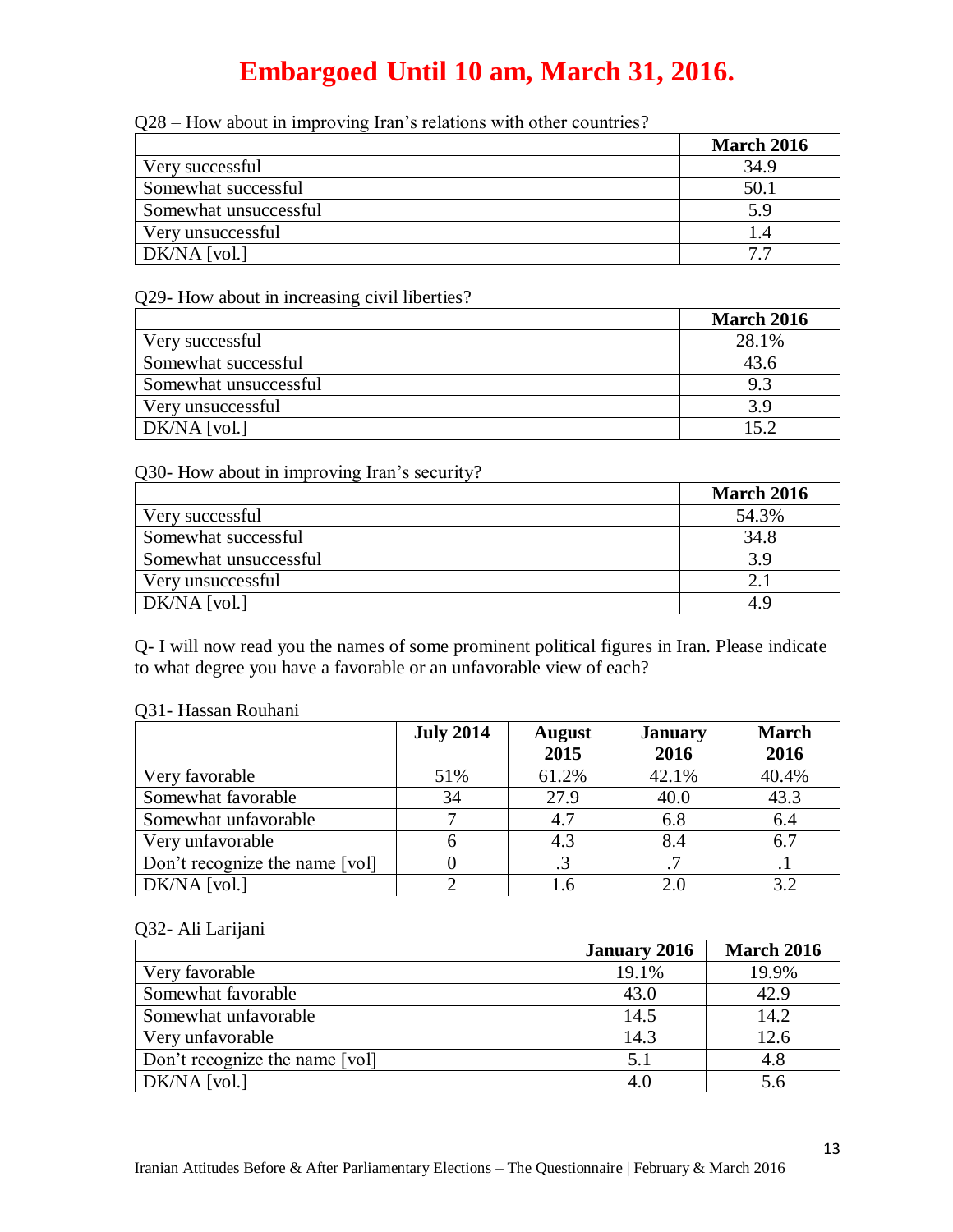|                                | <b>January 2016</b> | <b>March 2016</b> |
|--------------------------------|---------------------|-------------------|
| Very favorable                 | 19.0%               | 26.2%             |
| Somewhat favorable             | 38.7                | 42.9              |
| Somewhat unfavorable           | 17.3                | 11.9              |
| Very unfavorable               | 19.3                | 13.7              |
| Don't recognize the name [vol] | 1.6                 |                   |
| DK/NA [vol.]                   | 4.2                 | 5.0               |

#### Q33- Ali Akbar Hashemi Rafsanjani

#### Q34- Gholam Ali Haddad Adel

|                                | <b>January 2016</b> | <b>March 2016</b> |
|--------------------------------|---------------------|-------------------|
| Very favorable                 | 18.7%               | 21.1%             |
| Somewhat favorable             | 45.9                | 40.7              |
| Somewhat unfavorable           | 12.9                | 12.9              |
| Very unfavorable               | 13.0                | 13.0              |
| Don't recognize the name [vol] | 6.2                 | 6.9               |
| DK/NA [vol.]                   | 32                  | 5.4               |

### Q35- Mohammad Reza Aref

|                                | <b>January 2016</b> | <b>March 2016</b> |
|--------------------------------|---------------------|-------------------|
| Very favorable                 | 10.6%               | 14.5%             |
| Somewhat favorable             | 30.6                | 33.9              |
| Somewhat unfavorable           | 13.1                | 10.1              |
| Very unfavorable               | 7.7                 | 8.7               |
| Don't recognize the name [vol] | 34.3                | 28.1              |
| $DK/NA$ [vol.]                 | 3.7                 | 4.7               |

#### Q36- Ali Motahari

|                                | <b>March 2016</b> |
|--------------------------------|-------------------|
| Very favorable                 | 20.9%             |
| Somewhat favorable             | 34.2              |
| Somewhat unfavorable           | 8.4               |
| Very unfavorable               | 7.7               |
| Don't recognize the name [vol] | 23.6              |
| $DK/NA$ [vol.]                 | 5.3               |